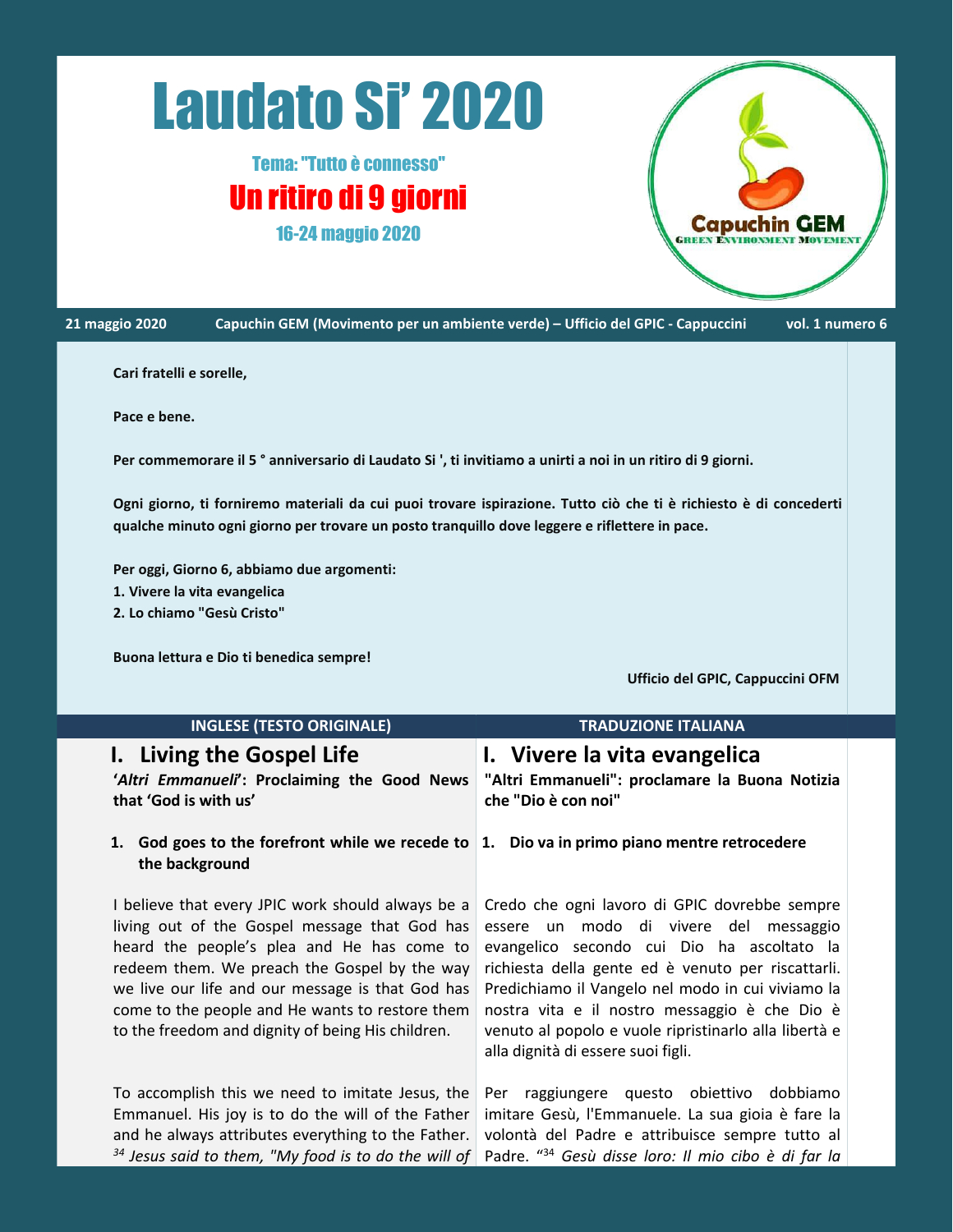*him who sent me, and to accomplish his work." (John 4:34)* Before performing any miracle (e.g. the feeding of the five thousand people and the rising of Lazarus from the dead) or doing any activity (e.g. having a meal with His apostles) Jesus would always begin by giving thanks to the Father.

#### **Feeding the five thousand:**

*11 Jesus then took the loaves, and when he had given thanks, he distributed them to those who were seated; so also the fish, as much as they wanted. - John 6:11*

#### **Raising Lazarus from the dead:**

*<sup>41</sup> So they took away the stone. And Jesus lifted up his eyes and said, "Father, I thank thee that thou hast heard me. <sup>42</sup> thou hearest me always, but I have said this on account of the people standing by, that they may believe that thou didst send me." When he had said this, he cried with a loud voice, "Lazarus, come out." - John 11:41-43*

#### **Having a meal with His apostles:**

*19 And he took bread, and when he had given thanks he broke it and gave it to them, saying, "This is my body which is given for you. Do this in remembrance of me." - Luke 22:19*

We too are called to attribute all the good things in our work to God. To be *altri emmanueli* challenges us to always put God in the forefront while we recede into the background. As we go *" into all the world, and preach the gospel to the whole creation" (Mark 16;15)* we need to make the world feel "*the merciful gaze of Christ the Good Shepherd, whom we are called to make present." (Pope Francis)*

In the past, whenever we go to the peripheries and respond to people in need (e.g. when calamities like a super typhoon happens), we oftentimes hear people say: '*Salamat sa Diyos!*' (*Thanks be to God!*). This is a good sign. It means that they see in our response that God is answering their prayers. We need to constantly maintain this outlook in them.

*volontà di Colui che mi ha mandato, e di compiere l'opera sua.*" *(Giovanni 4:34)* Prima di compiere qualsiasi miracolo (ad esempio l'alimentazione delle cinquemila persone e il sorgere di Lazzaro dai morti) o facendo qualsiasi attività (ad esempio un pasto con i Suoi apostoli) Gesù avrebbe sempre iniziato ringraziando il Padre.

#### **Nutrire i cinquemila:**

*<sup>11</sup> Gesù quindi prese i pani; e dopo aver rese grazie, li distribuì alla gente seduta; lo stesso fece de' pesci, quanto volevano.* **-** *Giovanni 6:11*

#### **Risuscitare Lazzaro dai morti**:

*I knew that m'hai esaudito. <sup>42</sup> Io ben sapevo che tu 43 credano che tu m'hai mandato. <sup>43</sup> E detto <sup>41</sup> Tolsero dunque la pietra. E Gesù, alzati gli occhi in alto, disse: Padre, ti ringrazio che m'esaudisci sempre; ma ho detto questo a motivo della folla che mi circonda, affinché questo, gridò con gran voce: Lazzaro vieni fuori! - Giovanni 11: 41-43*

#### **Mangiare con i suoi apostoli:**

*<sup>19</sup> Poi, avendo preso del pane, rese grazie e lo ruppe e lo diede loro, dicendo: Questo è il mio corpo il quale è dato per voi: fate questo in memoria di me. - Luca 22:19*

*15* piano mentre retrocediamo in secondo piano. Anche noi siamo chiamati ad attribuire a Dio tutte le cose buone del nostro lavoro. Essere *altri emmanueli* ci sfida a mettere sempre Dio in primo Mentre andiamo *" <sup>15</sup> per tutto il mondo epredicate l'evangelo ad ogni creatura." (Marco 16; 15)*, dobbiamo far sentire al mondo *"lo sguardo misericordioso di Cristo Buon Pastore, che siamo chiamati a rendere presente. " (Papa Francesco)*

In passato, ogni volta che andiamo alle periferie e rispondiamo alle persone bisognose (ad esempio quando accadono calamità come un super tifone), spesso sentiamo lagente dire: "*Salamat sa Diyos!*" (*Grazie a Dio!*). Questo è un buon segno. Significa che nella nostra risposta vedono che Dio sta rispondendo alle loro preghiere. Dobbiamo mantenere costantemente questa prospettiva in essi.

In everything that we do, we should *strive to put God in the forefront while we recede to the* In tutto ciò che facciamo, dovremmo *sforzarci di mettere Dio in primo piano mentre ci*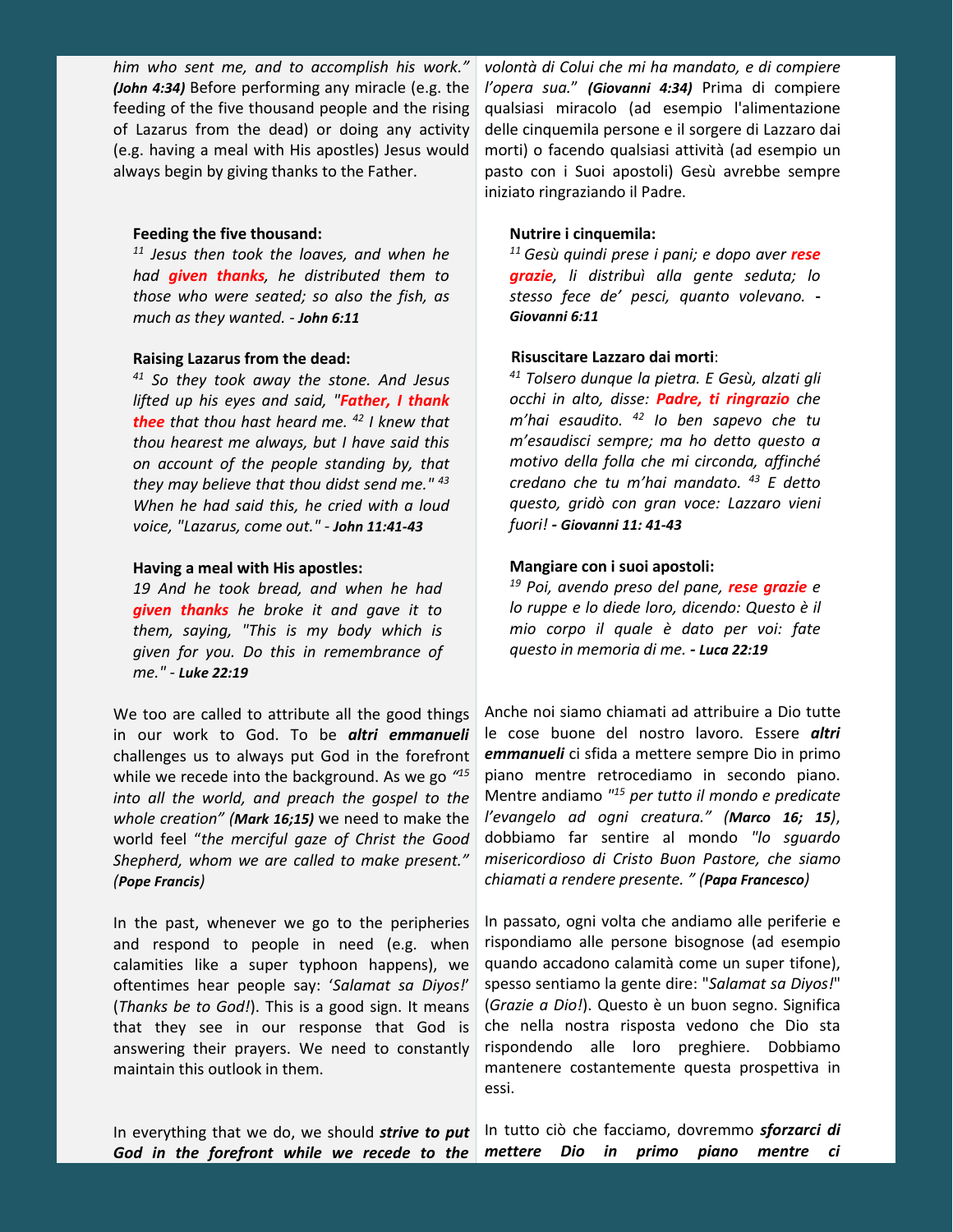#### *background*.

#### *allontaniamo dallo sfondo*.

#### *2. `We are unworthy servants; we have only done our duty.'*

At this point, I would like to quote a discourse of A questo punto, vorrei citare un discorso di Gesù Jesus in the Gospel of St. Luke: *" <sup>7</sup> Suppose one of you had a servant plowing or looking after the sheep. Would he say to the servant when he comes in from the field, `Come along now and sit down to eat'? <sup>8</sup> Would he not rather say, `Prepare my supper, get yourself ready and wait on me while I eat and drink; after that you may eat and drink'? Would he thank the servant because he did what he was told to do? <sup>10</sup> So you also, when you have done everything you were told to do, should say, `We are unworthy servants; we have only done our duty.'" – Luke 17:7-10*

In *Admonition number 17*, St. Francis of Assisi writes: "*Blessed is that servant (Mt. 24:46) who does not pride himselfon the good that the Lord says or does through him any more than on what he says or does through another."*

In the same letter, in *Admonition number 5,* he said: *"But in this we can glory: in our infirmities (cf. 2 Cor. 12:5) and bearing daily the holy Cross of our Lord Jesus Christ (cf.Lk. 14:27)."*

For St. Francis, all good things that happen in our life should be attributed to God and we can only be proud of our failings and infirmities.

#### **3. The tabernacle**

Whenever we go to the church, we often look for a vigil lamp at the altar to locate where the tabernacle is. Upon seeing the tabernacle, we bow in homage. We bow in homage not to the tabernacle but to the presence of God within. God is in the center stage. It is not the tabernacle.

#### **4. Mary: the 'tabernacle of Christ'**

'tabernacle of Christ' and indeed she is. As she brings Jesus into the world, she directs all praise to the Lord while she recedes to the background. The scene of the visitation illustrates this eloquently:

#### *2. `Noi siamo servi inutili; abbiam fatto quel ch'eravamo in obbligo difare.'*

*9 obbligato al suo servo perché ha fatto le cose* nel Vangelo di San Luca: *" <sup>7</sup> Or chi di voi, avendo un servo ad arare o pascere,quand'ei torna a casa dai campi, gli dirà: Vieni presto a metterti a tavola? 8 Non gli dirà invece: Preparami la cena, e cingiti a servirmi finch'io abbia mangiato e bevuto, e poi mangerai e berrai tu? <sup>9</sup> Si ritiene egli forse comandategli? <sup>10</sup> Così anche voi, quand'avrete fatto tutto ciò che v'è comandato, dite: Noi siamo servi inutili; abbiam fatto quel ch'eravamo in obbligo di fare. "- Luca 17: 7-10*

*Nell'ammonizione numero 17*, San Francesco d'Assisi scrive: "*Beato quel servitore (Mt 24:46) che non si vanta del bene che il Signore dice o fa attraverso di lui più che di ciò che dice o fa attraverso un altro.*"

Nella stessa lettera, *nell'ammonizione numero 5*, disse: "*Ma in questo possiamo gloria: nelle nostre infermità (cfr. 2 Cor 12, 5) e portando quotidianamente la santa Croce di nostro Signore Gesù Cristo (cfr. Lc. 14,27).*"

Per San Francesco, tutte le cose buone che accadono nella nostra vita dovrebbero essere attribuite a Dio e possiamo solo essere orgogliosi dei nostri fallimenti e delle nostre infermità.

#### **3. Il tabernacolo**

Ogni volta che andiamo in chiesa, cerchiamo spesso una lampada per veglia sull'altare per individuare dove si trova il tabernacolo. Vedendo il tabernacolo, ci inchiniamo in omaggio. Ci inchiniamo in omaggio non al tabernacolo ma alla presenza di Dio interiore. Dio è al centro della scena. Non è il tabernacolo.

#### **4. Maria: il "tabernacolo di Cristo"**

St Francis refers to our Mother Mary as the San Francesco si riferisce a nostra Madre Maria and a strain Mentre porta Gesù nel mondo, dirige ogni lode al Signore mentre si allontana dallo sfondo. La scena della visita lo illustra in modo eloquente: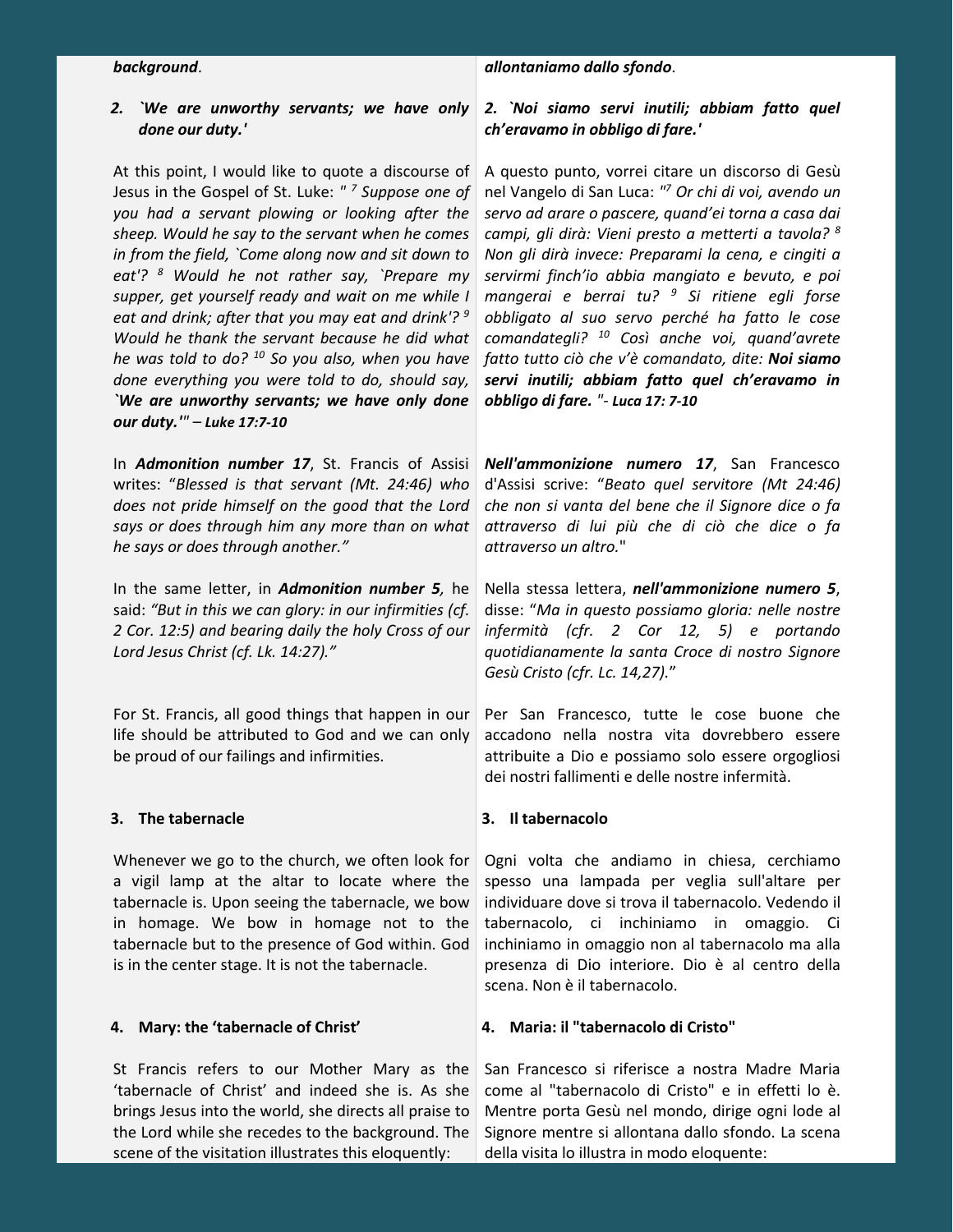Upon hearing that her cousin Elizabeth is with child, she hastened to the hill country in order to visit her. Her cousin Elizabeth and the child within her immediately recognized the presence of God and it prompted Elizabeth to say, "<sup>43</sup> And why is *this granted me, that the mother of my Lord should come to me? <sup>44</sup> For behold, when the voice of your greeting came to my ears, the babe in my womb leaped for joy." – Luke 1:43-44*

Mary responded immediately by reciting the Magnificat where she directed all praises to God.

#### **5. The presence of the Holy Spirit**

From the moment the arrival of Jesus has been announced by the angel, the Holy Spirit immediately took action. The angel said to Mary, *" <sup>35</sup> The Holy Spirit will come upon you, and the power of the Most High will overshadow you; therefore the child to be born willbe called holy, the Son of God."* (*Luke 1:35*)The Holy Spirit continued to silently work and his presence is often felt by the people around. As we have noted earlier, Elizabeth sensed the Holy Spirit and the child within her womb leapt for joy! During the presentation, Simeon had previously received revelation from the Holy Spirit that; *" not see death before he had seen the Lord's Christ. <sup>27</sup> And inspired by the Spirit he came into the temple; and when the parents brought in the child Jesus, to do for him according tothe custom of the law, <sup>28</sup> he took him up in hisarms and blessed God and said, <sup>29</sup> "Lord, now lettest thou thy servant depart in peace, according to thy word; <sup>30</sup> eyes have seen thy salvation <sup>31</sup> which thou hast prepared in the presence of all peoples, <sup>32</sup> a light for revelation to the Gentiles, and for glory to thy people Israel." (Luke 2: 26-32)*. There are more instances in the New Testament that reveal to us the constant work of the Holy Spirit but for the sake of brevity, we will limit ourselves to these examples.

#### **6. Our active participation to the works of the 6. È richiesta la nostra partecipazione attiva alle Holy Spirit is required**

Again, we go to the example of our Mother Mary with regards to cooperation with the work of the Holy Spirit. When Angel Gabriel mentioned, *"The Holy Spirit willcome upon you, and the power of*

*<sup>43</sup> And why is* indussero Elisabetta a dire: *" <sup>43</sup> E come mai m'è* Dopo aver saputo che sua cugina Elisabetta è incinta, si affrettò verso la collina per farle visita. Sua cugina Elisabetta e il bambino in lei riconobbero immediatamente la presenza di Dio e *dato che la madre del mio Signore venga da me? 44 Poiché ecco, non appena la voce del tuo saluto m'è giunta agli orecchi, il bambino m'è per giubilo balzato nel seno. " - Luca 1: 43-44*

> Maria rispose immediatamente recitando il Magnificat dove diresse tutti gli elogi a Dio.

#### **5. La presenza dello Spirito Santo**

*2* Simeone aveva *for mine benedisse Iddio e disse: <sup>29</sup> "Ora, o mio Signore, tu* Dal momento in cui l'angelo ha annunciato l'arrivo di Gesù, lo Spirito Santo ha immediatamente preso provvedimenti. L'angelo disse a Maria: *" <sup>35</sup> Lo Spirito Santo verrà su di te e la potenza dell'Altissimo ti coprirà dell'ombra sua; perciò ancora il santo che nascerà sarà chiamato Figliuolo di Dio."* (*Luca 1:35*) Lo Spirito Santo ha continuato a lavorare in silenzio e la sua presenza è spesso sentita dalla gente intorno. Come abbiamo notato prima, Elisabetta ha percepito lo Spirito Santo e il bambino nel suo grembo è saltato di gioia! Durante la presentazione, precedentemente ricevuto rivelazione dal Santo Spirito che;*" <sup>26</sup> non vedrebbe la morte prima d'aver veduto il Cristo del Signore. <sup>27</sup> Ed egli, mosso dallo Spirito, venne nel tempio; e come i genitori vi portavano il bambino Gesù per adempiere a suo riguardo le prescrizioni della legge, <sup>28</sup> se lo prese anch'egli nelle braccia, e lasci andare in pace il tuo servo, secondo la tua parola; <sup>30</sup> poiché gli occhi miei han veduto la tua salvezza, <sup>31</sup> che hai preparata dinanzi a tutti i popoli <sup>32</sup> per esser luce da illuminar le genti, e gloria del tuo popolo Israele".* (*Luca 2: 26-32*). Ce ne sono altri esempi nel Nuovo Testamento che ci rivelano il costante lavoro dello Spirito Santo, ma per brevità ci limiteremo a questi esempi.

## **opere dello Spirito Santo**

*the Most High will overshadow you; therefore the e la potenza dell'Altissimo ti coprirà dell'ombra*Ancora una volta, andiamo all'esempio di nostra Madre Maria riguardo alla cooperazione con l'opera dello Spirito Santo. Quando l'angelo Gabriele menzionò: *" Lo Spirito Santo verrà su di te*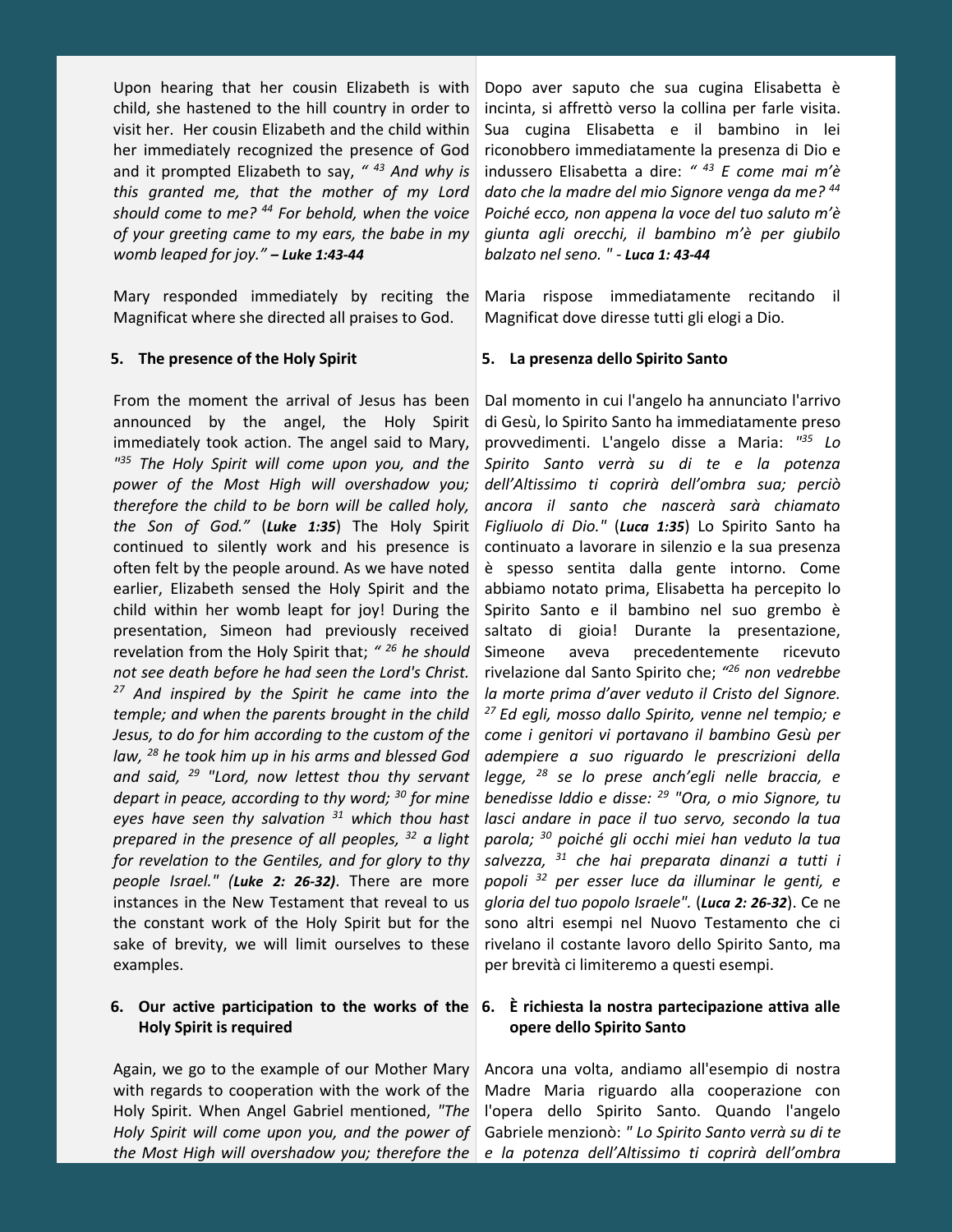child to be born will be called holy, the Son of sua; perciò ancora il santo che nascerà sarà anti a la monte *God."* (*Luke 1:35*) Mary responded by saying, *"Behold, I am the handmaid of the Lord; let it be to me according to your word."* (*Luke 1: 38*)

St. Francis would often remind his brothers that in everything that they do, they should always strive not to stifle the work of the Holy Spirit.<br>When we go out to serve, we need to bear in mind

that the initiative is from God through the Holy Spirit and our role is to cooperate to His plan. God is the Lord of the mission of spreading the Gospel. To fully cooperate in it, we need to be constantly aware of the movement of the Holy Spirit in every pienamente in aspect of our work. It entails a constant disposition to prayer and contemplation.

The prayer often recited by St Francis and the early brothers was: *"We adore you, Lord Jesus Christ, here, and in all your churches throughout the world, and we bless you, for by your holy cross you have redeemed the world."* It was not just a devotional prayer for them. The prayer was a whole hearted affirmation of the fact that they see God's presence and movement in every creature and situation that they encounter as they go about performing their ministry.

*chiamato Figliuolo di Dio."* (*Luca 1:35*) Maria rispose dicendo: *" Ecco, io son l'ancella del Signore; siami fatto secondo la tua parola."* (*Luca 1: 38*)

San Francesco ricorda spesso ai suoi fratelli che in tutto ciò che fanno, dovrebbero sempre sforzarsi di non soffocare l'opera dello Spirito Santo.

Quando usciamo per servire, dobbiamo tenere presente che l'iniziativa viene da Dio attraverso lo Spirito Santo e il nostro ruolo è quello di cooperare al suo piano. Dio è il Signore della missione di diffondere il Vangelo. Per cooperare pienamente in esso, dobbiamo essere costantemente consapevoli del movimento dello Spirito Santo in ogni aspetto del nostro lavoro. Implica una costante disposizione alla preghiera e alla contemplazione.

La preghiera recitata spesso da San Francesco e dai primi fratelli era: *"Ti adoriamo, Signore Gesù Cristo, qui, e in tutte le tue chiese in tutto il mondo, e ti benediciamo, perché con la tua santa croce hai* redento *il mondo"*. Non era solo una preghiera devozionale per loro. La preghiera è stata un'affermazione sincera del fatto che vedono la presenza e il movimento di Dio in ogni creatura e situazione che incontrano mentre compiono il loro ministero.

### **II. I call him 'Jesus Christ'**

When I was still a postulant, I stayed for one month at the Shrine of Our Lady of Lourdes in Quezon City, Philippines. I took care of a friar who underwent a Heart Bypass Operation. There I met padre Benito de Arraiz,OFMCap, an old Capuchin Missionary from Spain. He was joy to the brothers and a consolation of the poor. His joyful disposition enlivens our meals. He took upon himself the apostolate of cleaning the comfort room of the fraternity. He would silently and happily wipe the floor of the comfort room on a regular basis. Often at around midnight, he would rise up and clean the balustrade of the choir loft.

When he goes out of the convent or walk back to the convent after celebrating mass, the poor would approach him knowing that their requests

### **INGLESE (TESTO ORIGINALE) TRADUZIONE ITALIANA II. Lo chiamo "Gesù Cristo"**

Quando ero ancora un postulante, rimasi per un mese al Santuario di Nostra Signora di Lourdes a Quezon City, nelle Filippine. Mi sono preso cura di un frate che ha subito un'operazione di bypass cardiaco. Lì ho incontrato padre Benito de Arraiz, OFMCap, un vecchio missionario cappuccino dalla Spagna. Era gioia per i fratelli e consolazione dei poveri. La sua disposizione gioiosa ravviva i nostri pasti. Si prese l'apostolato di pulire la stanza di conforto della fraternità. Puliva silenziosamente e felicemente il pavimento della camera comfort su base regolare. Spesso intorno a mezzanotte, si alzava e puliva la balaustra del coro.

Quando esce dal convento o torna al convento dopo aver celebrato la messa, i poveri si avvicinano a lui sapendo che le loro richieste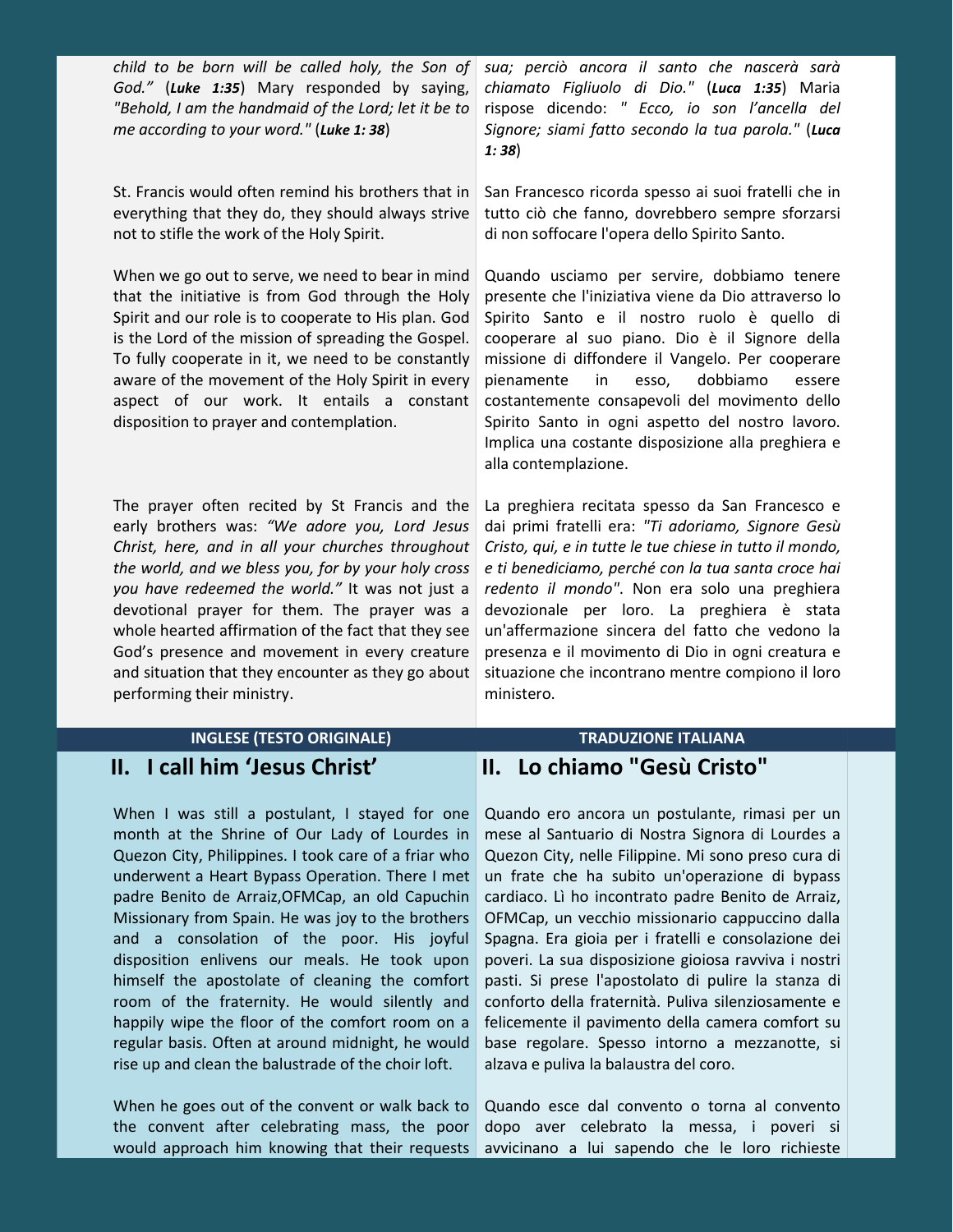will be patiently and generously attended by him. One time, he became sick for three days and he could not get out of the convent. The poor kept looking for him and we kept explaining his condition. After three days, he went out of the convent and poor people immediately gathered and surrounded him excitedly. A few years later, I passed by Lourdes Shrine to visit a brother before going to our Novitiate in Baguio. I saw him give food packets to a family. Later, as I ride the bus to Baguio, I saw the same family sitting together in a circle in front of a closed bank, happily eating the food they have received.

He was also a caretaker of animals especially the stray cats in the vicinity of the shrine. He knew all the cats in the streets and their unique habits. One time, when he was sick and cannot go out of his room, we both peered through a window and watched the cats below. He described to me in detail each cat and how they interacted with each other. He called his favorite cat Picicin and his favorite dog Piccion. Picicin follows padre Benito everywhere in the convent. As a rule, cats are not allowed to roam around the convent but Picicin always finds ways to break the rule. When a brother catches Picicin following padre Benito around, the kind padre will pretend to admonish the cat. But as soon as the brother disappears, he would smile sheepishly and admit that all he did was play acting. One time, I went out of the convent on an errand and I met padre Benito returning from a store carrying a meal consisting of rice and meat which he intended to give to the dogs staying at the back of the convent. He smilingly whispered to me not to tell the friars that the dogs are eating better food than what we are eating in the convent. At another time, I saw him carrying a handful of bread in order to feed the fish in the pond of the shrine.

I left the Capuchin Order for nine years after my novitiate. Later, I heard news of his death. A brother told me that his favorite cat, Picicin stayed at the foot of his coffin and kept him company throughout the wake. On the day of his burial, a bus load of poor people said their final goodbyes to him.

After I returned to the Order, I got an opportunity to talk with a homeless man on one occasion. He

saranno seguite pazientemente e generosamente da lui. Una volta si ammalò per tre giorni e non riuscì a uscire dal convento. Il povero continuava a cercarlo e continuavamo a spiegare le sue condizioni. Dopo tre giorni, uscì dal convento e i poveri si radunarono immediatamente e lo circondarono eccitati. Alcuni anni dopo, sono passato dal Santuario di Lourdes a far visita a un fratello prima di andare al nostro Noviziato a Baguio. L'ho visto regalare pacchetti di cibo a una famiglia. Più tardi, mentre salivo sull'autobus per Baguio, vidi la stessa famiglia seduta insieme in cerchio davanti a una banca chiusa, mangiando felicemente il cibo che avevano ricevuto.

Era anche un guardiano di animali, in particolare i gatti randagi nelle vicinanze del santuario. Conosceva tutti i gatti nelle strade e le loro abitudini uniche. Una volta, quando era malato e non poteva uscire dalla sua stanza, entrambi guardammo attraverso una finestra e guardammo i gatti sottostanti. Mi descrisse dettagliatamente ogni gatto e come interagivano tra loro. Chiamò il suo gatto preferito Picicin e il suo cane preferito Piccion. Picicin segue padre Benito ovunque nel convento. Di norma, i gatti non sono autorizzati a vagare intorno al convento, ma Picicin trova sempre il modo di infrangere la regola. Quando un fratello sorprende Picicin seguendo padre Benito, il gentile padre fingerà di ammonire il gatto. Ma non appena il fratello scompare, sorrideva timidamente e ammetteva che tutto ciò che faceva era recitare. Una volta sono uscito dal convento per una commissione e ho incontrato padre Benito di ritorno da un negozio che trasportava un pasto abase di riso e carne che intendeva dare ai cani che si trovavano sul retro del convento. Mi ha sussurrato sorridendo di non dire ai frati che i cani mangiano cibo migliore di quello che mangiamo nel convento. In un altro momento, lo vidi portare una manciata di pane per nutrire il pesce nello stagno del santuario.

Ho lasciato l'Ordine dei Cappuccini per nove anni dopo il mio noviziato. Più tardi, ho sentito la notizia della sua morte. Un fratello mi disse che il suo gatto preferito, Picicin, rimase ai piedi della sua bara e gli fece compagnia per tutta la veglia funebre. Il giorno della sua sepoltura, un carico di autobus di persone povere gli ha salutato.

Dopo essere tornato all'Ordine, ho avuto l'opportunità di parlare con un senzatetto in